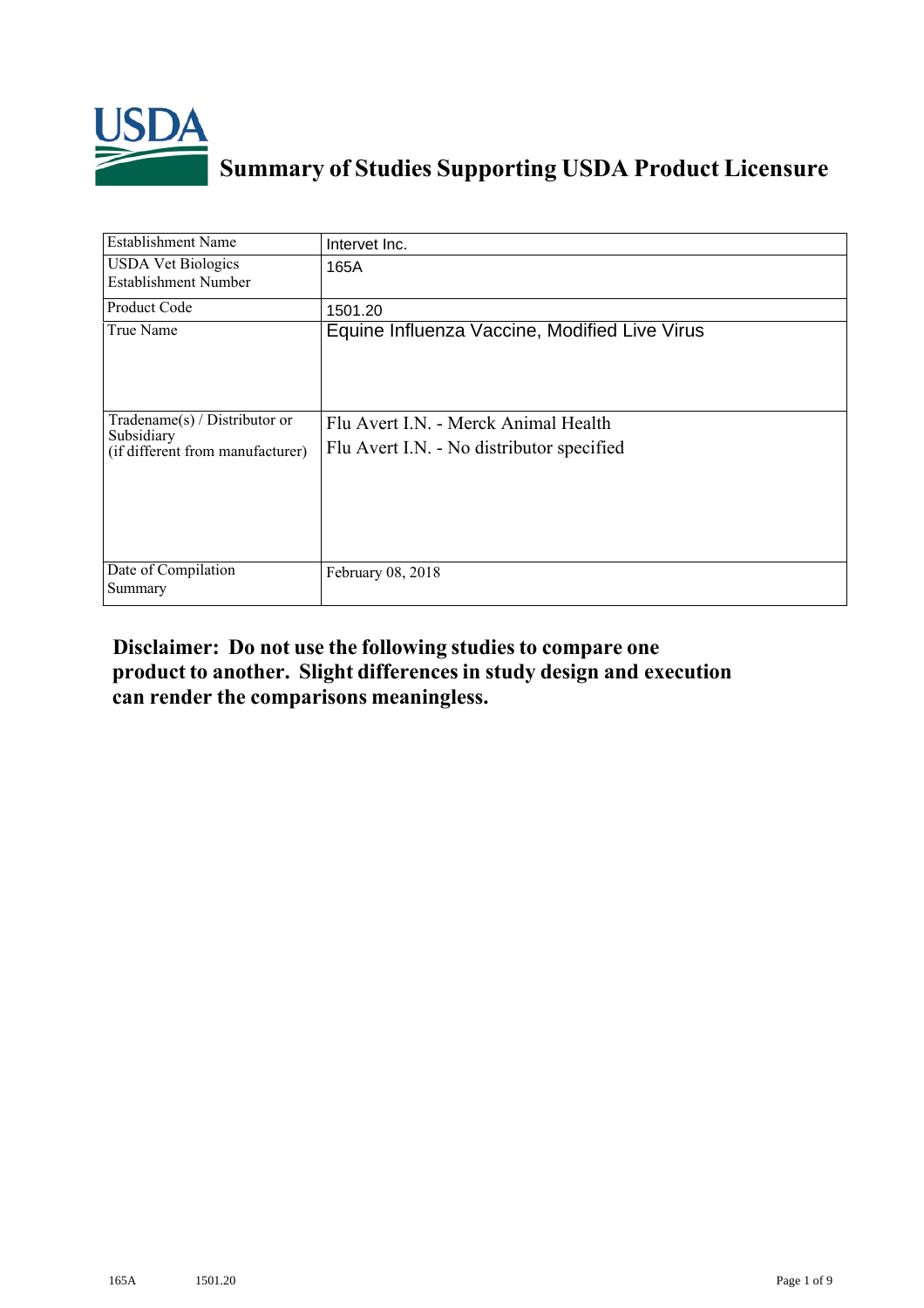| <b>Study Type</b>              | Efficacy                            |                |                                                                    |                                                                 |
|--------------------------------|-------------------------------------|----------------|--------------------------------------------------------------------|-----------------------------------------------------------------|
| <b>Pertaining to</b>           | Equine Influenza Virus (EIV)        |                |                                                                    |                                                                 |
| <b>Study Purpose</b>           | To demonstrate efficacy against EIV |                |                                                                    |                                                                 |
| <b>Product Administration</b>  |                                     |                | One dose administered intranasally (IN).                           |                                                                 |
|                                |                                     |                |                                                                    |                                                                 |
| <b>Study Animals</b>           |                                     |                | 13 vaccinates and 9 controls horses were used at 8.5 months of     |                                                                 |
|                                | age.                                |                |                                                                    |                                                                 |
| <b>Challenge Description</b>   |                                     |                |                                                                    | All horses were challenged with EIV strain A/equine/Kentucky/99 |
|                                | 36 days post vaccination.           |                |                                                                    |                                                                 |
| <b>Interval observed after</b> |                                     |                | Horses were observed daily for 14 days post-challenge for clinical |                                                                 |
| challenge                      |                                     |                | signs. Nasal swabs were collected daily for virus isolation.       |                                                                 |
| <b>Results</b>                 |                                     |                | A horse was considered affected if virus isolation was detected at |                                                                 |
|                                | any occasion postchallenge.         |                |                                                                    |                                                                 |
|                                |                                     |                |                                                                    |                                                                 |
|                                |                                     | # of           |                                                                    |                                                                 |
|                                | Group                               | <b>Animals</b> | <b>Virus Isolation</b>                                             |                                                                 |
|                                | Vaccinates                          | 13             | $8(61\%)$                                                          |                                                                 |
|                                | Controls                            | 9              | $9(100\%)$                                                         |                                                                 |
|                                |                                     |                |                                                                    |                                                                 |
|                                |                                     |                |                                                                    |                                                                 |
|                                |                                     |                |                                                                    |                                                                 |
|                                |                                     |                |                                                                    |                                                                 |
|                                | Raw data shown on attached pages.   |                |                                                                    |                                                                 |
| <b>USDA Approval Date</b>      | September 7, 2005                   |                |                                                                    |                                                                 |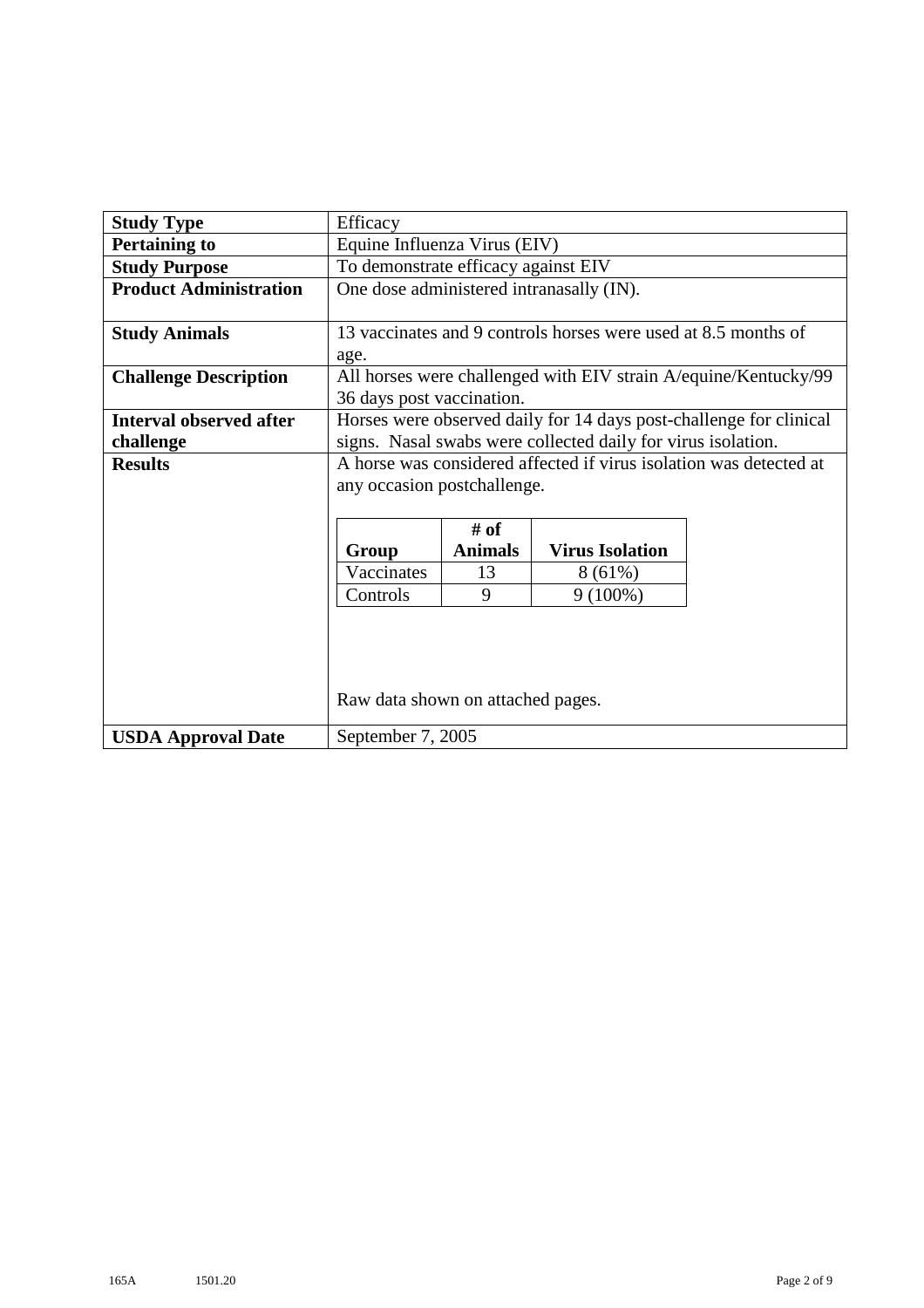|                      | Control      | Cantrol   | Control | Control | Control        | Control        | Control                   | Control      | Control        | Vaccinate | Veccinate    | Vaccinate      | Vaccinate   | Vaccinate | Vaccinate             | Vaccinate           | Vaccinate | Vaccinate | Vaccinate      | Vacalnate | Veccinate                           | Vaccinate           | droug          |                                  |
|----------------------|--------------|-----------|---------|---------|----------------|----------------|---------------------------|--------------|----------------|-----------|--------------|----------------|-------------|-----------|-----------------------|---------------------|-----------|-----------|----------------|-----------|-------------------------------------|---------------------|----------------|----------------------------------|
| en⊐<br>Ĵ             | 3            | 1g        | Þ       | ¦a      | ls.            | 4              | G)                        | ٠            | ∸              | ಜ         | 2¢           | S,             | Þ           | Ĝ,        | 늛                     | ∣≠                  | lω        | lœ        | 4              | c,        | ω                                   | M                   | Hora<br>Ma     |                                  |
| = no<br>nasai        | $\mathbf{1}$ | ٠         |         | ٠       |                | ٠              |                           | $\epsilon$   | ٠              |           |              | $\blacksquare$ | ٠           | ٠         | ٠                     |                     |           | ٠         | ٠              |           |                                     | ٠                   | 노물             |                                  |
| virus<br>qems        |              |           |         |         |                |                |                           |              | ×              | ٠         | ٠            | s.             | ١           |           | ٠                     | ٠                   | ٠         |           | ٠              | ł         |                                     | $\,$                | និគ្           |                                  |
|                      |              |           |         | ٠       |                | ٠              |                           |              |                |           |              | ٠              | ٠           | ٠         | ٠                     |                     | ٠         | ٠         | ٠              | s.        | $\scriptstyle\rm I\hspace{-1.2pt}I$ | ŧ                   | 물서             |                                  |
| recovered            |              | ٠         | ٠       | ×       |                |                | ŧ                         | ٠            | ٠              | ٠         |              |                | ٠           |           | k                     | ï                   | ٠         |           | ٠              | I.        |                                     | $\blacksquare$      | 7ã             |                                  |
|                      |              |           | ı,      | ٠       | $\eta$         |                | q,                        | p.           | ٠              | ×         | $\mathbf{I}$ | ٠              | ×.          | ł         | 1                     | ٠                   | s.        | ٠         | ,              |           |                                     | ٠                   | ogy<br>Qay     |                                  |
| from the             | ٠            | ٠         | ٠       | k       |                |                | $\bar{n}$                 | $\mathbf{r}$ | ٠              |           | ×            | ı.             |             |           |                       | ٠                   |           | h         | ٠              |           |                                     | ٠                   | - 물            |                                  |
|                      | $\eta$       | ۰         |         | đ       |                |                | ٠                         | ٠            | ×              |           | ł            | ۰              | ٠           |           | r                     | ٠                   | ۰         |           |                |           | ٠                                   | $\bar{\phantom{a}}$ | _<br>รูง<br>รู |                                  |
| nasal                | ٠            |           | 4       | ۰       | ÷.             | $\blacksquare$ | ï                         |              | $\ddot{}$      | ÷         | ٠            |                | ٠           |           |                       |                     | 4         |           |                |           | +                                   | $\blacksquare$      | ិ<br>ខិត្      |                                  |
| swab,                | ٠            | r         | ۰       | ٠       | ÷              |                | +                         | ۰            | ÷              | ۰         | ٠            | ÷              |             |           | $\blacksquare$        | ÷                   | ś         |           |                | ŧ         | ۰                                   | ¢.                  | Pay            | Virus isolation - Post-challenge |
|                      | ÷            | ۰         | 4       | ÷       | ۰              | ٠              | $\blacksquare$            | ۰            | ٠              |           | ۹            | +              | ı,          | ٠         | ı                     | ۰                   | ٠         | ٠         | ٠              | k         | ۰                                   |                     | a<br>Pa        |                                  |
| $(+) = \text{virus}$ | ٠            |           |         | ÷       | 4              | ٠              | ٠                         | 4            | 4              | ۰         | ٠            | r              | ٠           | ÷         | ٠                     | ٠                   | +         | +         | ŧ              | k,        | ۰                                   |                     | ۰ę             |                                  |
|                      | ÷            |           | ÷       |         |                |                | +                         | ۰            | ٠              |           |              | ŧ              |             | ٠         | ٠                     | ٠                   |           |           |                |           |                                     |                     | Day<br>∽       |                                  |
|                      | ٠            | ٠         | ٠       | ۰       | $\blacksquare$ | ŀ              | ٠                         | ٠            | $\blacksquare$ | $\,$      | ٠            | k              | 4           | ł         | $\scriptstyle\rm I$   | $\scriptstyle\rm I$ | ı         | ٠         | ,              | ٠         | ۹                                   | $\bar{\phantom{a}}$ | ఇక్ష్          |                                  |
| recovered            | ٠            | ۰         |         |         | ٠              | ٠              | ÷                         | ÷            | ٠              | ٠         | ٠            | ٠              | $\bar{\pi}$ | ł         | ٠                     | ٠                   | ń         | ٠         | ٦              | ٠         |                                     | $\mathbf{r}$        | Day            |                                  |
|                      | ٠            | ٠         |         | ٠       | ٠              | ×              | ٠                         | ٠            | ٠              | k         |              | ٠              | ٠           | š         | ٠                     | ٠                   | ٠         | ۰         | ٠              | ×.        |                                     | ł,                  | 음질             |                                  |
| from                 | ٠            | $\bullet$ | ı,      | ı       | $\blacksquare$ | ٠              |                           | $\bar{a}$    | ٠              | ï         | ٠            | 1              | ٠           | ٠         | ×                     | $\blacksquare$      | ٠         | $\,$      |                | ٠         |                                     |                     | Ξğ             |                                  |
|                      | ٠            | ٠         | ×       | ٠       | ×              | ٠              | ٠                         | ı.           | ×              | ٠         | ٠            | $\blacksquare$ | ï           | ń.        |                       | ٠                   | ٠         | ٠         |                | ٠         |                                     | ٠                   | 정              |                                  |
|                      | ٠            | ٠         | k       | ٠       | ٠              | ٠              | ٠                         | $\pmb{\ast}$ | r              | ٠         | ٠            | ń.             | ١           | ŧ         | $\scriptstyle\rm I\!$ | ×,                  | ٠         | k         | ۲              | ٠         | ٠                                   | $\mathbbm{1}$       | 딣              |                                  |
|                      | ٠            | ń         | ٠       | ٠       | ۰              | ٧              | $\boldsymbol{\mathsf{s}}$ | ×            | ٠              | ٠         | ı            | ¥              |             | ٠         | r                     | ı                   | ٠         | ۰         | $\blacksquare$ | ı         | ٠                                   | ï                   | 뤓              |                                  |

## Virus isolation from nasal swabs collected from horses on days<br>reference on the post-challenge with virulent EIV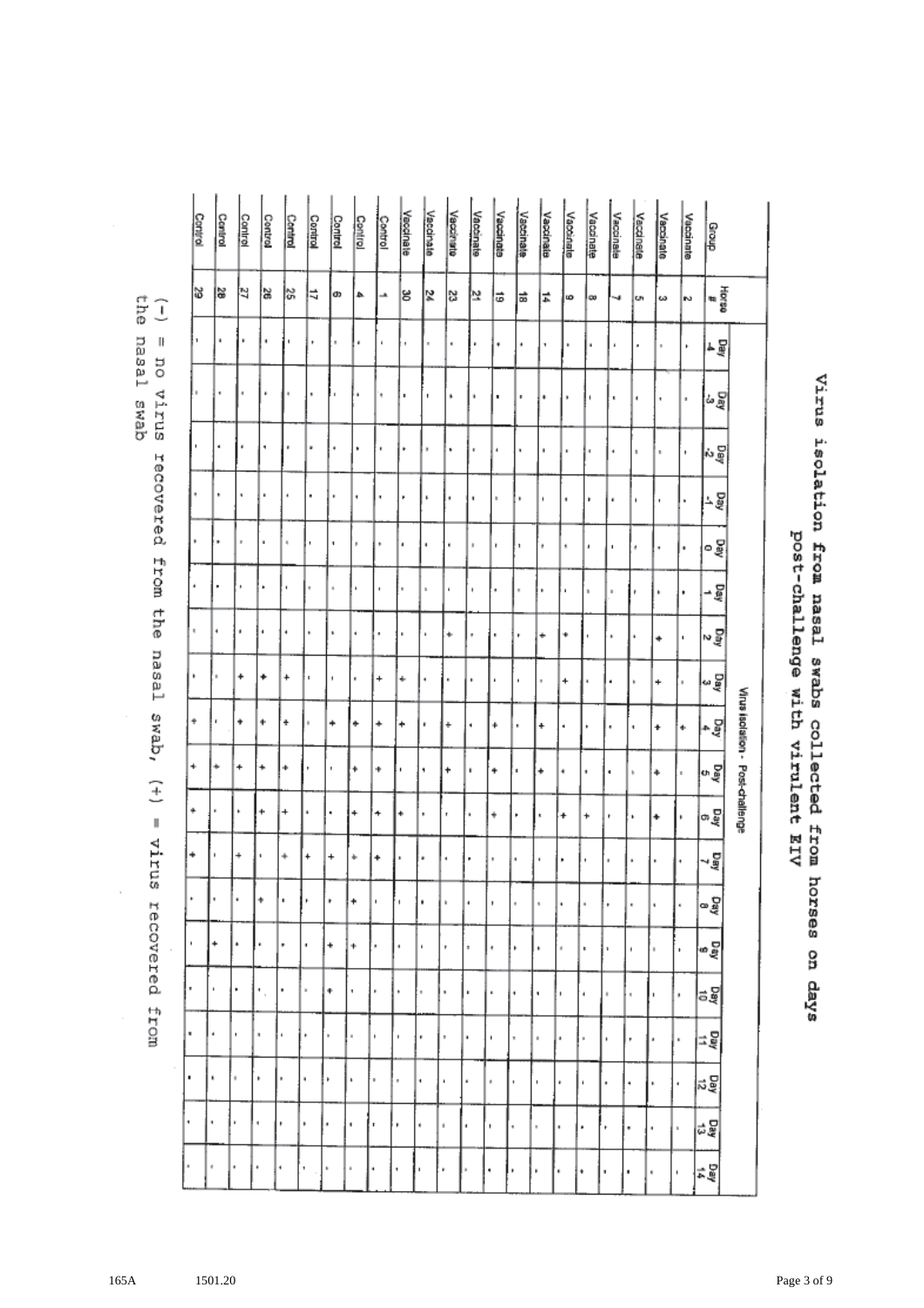| <b>Study Type</b>              | Efficacy                                                           |
|--------------------------------|--------------------------------------------------------------------|
| <b>Pertaining to</b>           | Equine Influenza Virus (EIV)                                       |
| <b>Study Purpose</b>           | To demonstrate efficacy against EIV six months after vaccination   |
| <b>Product Administration</b>  | One dose administered intranasally (IN).                           |
|                                |                                                                    |
| <b>Study Animals</b>           | 19 vaccinates and 10 controls horses were used at 11-12 months of  |
|                                | age.                                                               |
| <b>Challenge Description</b>   | All horses were challenged with EIV strain A/equine/Kentucky/91    |
|                                | six months post vaccination.                                       |
| <b>Interval observed after</b> | Horses were observed daily for 10 days post-challenge for clinical |
| challenge                      | signs. Nasal swabs were collected daily for virus isolation.       |
| <b>Results</b>                 |                                                                    |
|                                |                                                                    |
|                                |                                                                    |
|                                |                                                                    |
|                                |                                                                    |
|                                |                                                                    |
|                                |                                                                    |
|                                |                                                                    |
|                                |                                                                    |
|                                |                                                                    |
|                                | Raw data shown on attached pages.                                  |
|                                |                                                                    |
| <b>USDA Approval Date</b>      | May 20, 1999                                                       |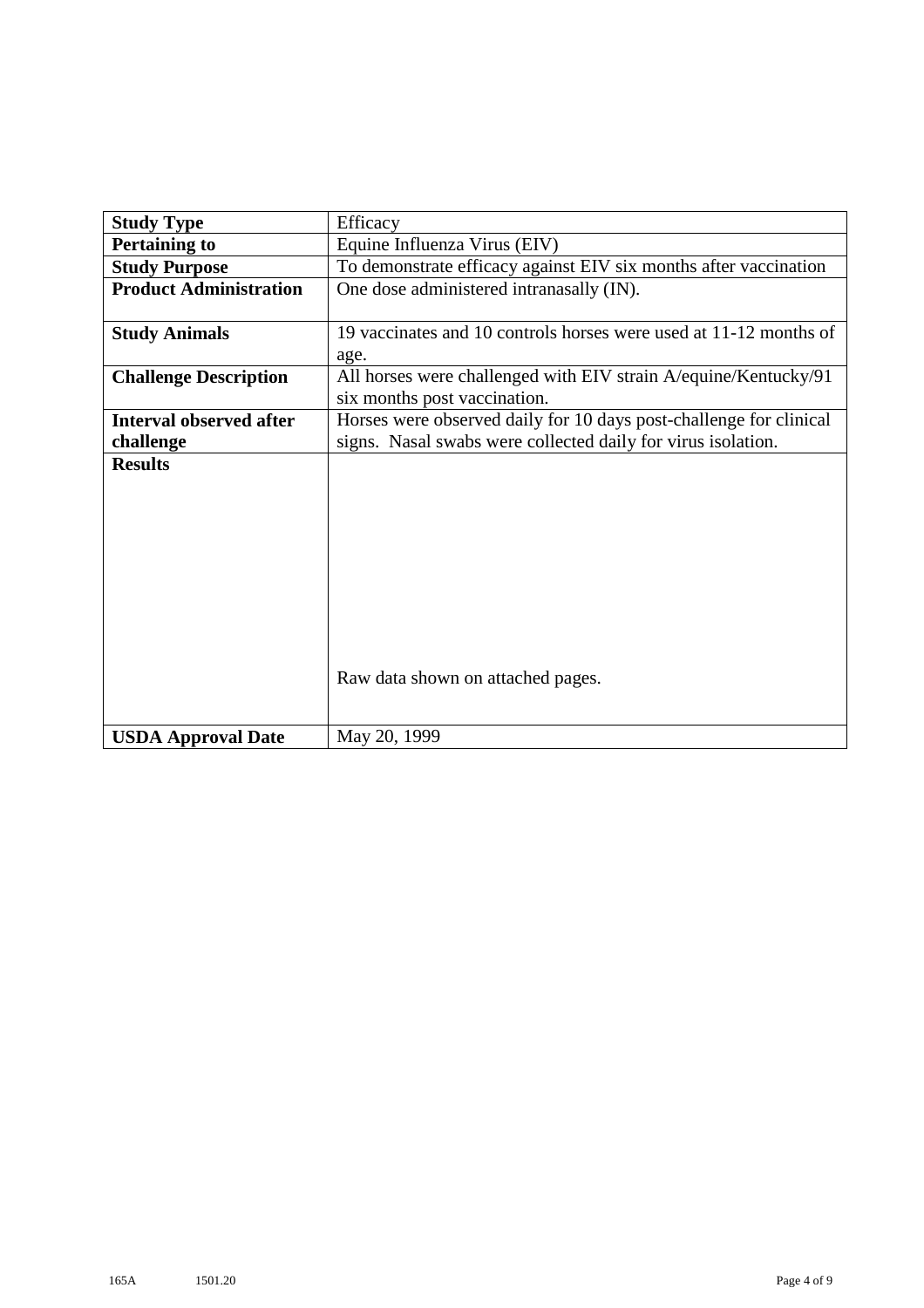| $l$ apie A. | Kectal tellipelature oosel vations post-charcuge. |        |                       |                       |                       |                     |                       |                       |                       |                     |                       |                     |                      |                     |                   |
|-------------|---------------------------------------------------|--------|-----------------------|-----------------------|-----------------------|---------------------|-----------------------|-----------------------|-----------------------|---------------------|-----------------------|---------------------|----------------------|---------------------|-------------------|
|             | <b>The a Apris</b>                                | 871    |                       | jao                   | ist                   | 182                 | 힒                     | 184                   | 385                   | 이흥                  | 187                   | 188                 | 681                  | ទី                  | $\overline{5}$    |
|             | Day post-challenge                                | ఉ      | 시크                    |                       | 0                     |                     |                       | ىئ                    |                       |                     | ø                     |                     | œ                    | ¢                   | ō                 |
| Group       | Halter No.                                        |        | Pre-challenge         |                       |                       |                     |                       |                       |                       | Post-challenge      |                       |                     |                      |                     |                   |
| Vaccinates  |                                                   | 100.9* |                       | 101.1                 | 100.4                 | 100.4               | 104.7                 | 102.5                 | 100.2                 | 102.6               | 100.0                 | 100.0               | $\frac{100.2}{99.8}$ | 0.001               | 100.0             |
| (Croup C)   | 외여                                                | 100.5  | $\frac{100.5}{100.4}$ | $\frac{100.2}{ }$     | 0.101                 | $\frac{101.5}{2}$   |                       | 103.6                 | 104.1                 | 104.1               | 103.0                 | 2.001               |                      | 99.5                | 100.3             |
|             | 띪                                                 | 100.4  | 100.5                 | 2.101                 | 101.4                 | 2001                | $\frac{104.1}{104.1}$ | 104.0                 | 102.7                 | 101.2               | $\frac{100.9}{102.5}$ | $rac{10000}{20000}$ | $\frac{1012}{99.8}$  | $\frac{1001}{2}$    | 100.8             |
|             |                                                   | 9.66   | 100.5                 | 100.6                 | 100.1                 | 101.4               | 103.2                 | 6'66                  | 866                   | 101.1               |                       |                     |                      | 766                 | 100.1             |
|             | 웨의                                                | 2.101  | 100.2                 | $\frac{1}{2}$         |                       | 100.9               | 103.6                 | 100.3                 | 100.4                 | 100.7               | 100.2                 | 100.6               | 100.3                | $\frac{1004}{4}$    | 100.5             |
|             | 39                                                | 100.5  | 100.3                 | $\frac{100.1}{2}$     | $\frac{101.2}{100.8}$ | 100.3               | 103.0                 | $\frac{100.7}{100.3}$ | $\frac{100.3}{100.1}$ | $rac{100}{600}$     | 100.6                 | $\frac{2}{5}$       | 5004                 | 100.2               | 100.4             |
|             |                                                   | 100.5  | 100.2                 | 100.3                 | 101.1                 | ior:                | 103.9                 |                       |                       |                     | 100.3                 | $\frac{1001}{1}$    | $\frac{1004}{4}$     | $rac{2}{3}$         | $\frac{100.3}{2}$ |
|             |                                                   | 100.4  | 100.6                 | 100.4                 | 2001                  | 100.5               | 101.7                 | 2001                  | 100.5                 | 101.2               | $\frac{101}{2}$       | 102.5               | 6'001                | 100.3               | 2.001             |
|             | 해하                                                | 100.1  | 100.9                 | $\frac{100.2}{2}$     |                       | $\frac{1001}{1001}$ | 104.3                 | 104.8                 | 106.2                 | 105.7               | 103.4                 | 5001                | <b>100.5</b>         | 100.1               | <b>Z</b> '66      |
|             | ਨੰ                                                | 100.7  | 101.3                 | 100.5                 | $\frac{100.3}{99.6}$  |                     | 102.7                 | 102.3                 | 102.3                 | 100.4               | $\frac{102.9}{10}$    | $rac{101}{2}$       | io1.8                | 100.8               | 102.0             |
|             | 47                                                | 9.001  | 101.1                 | 101.4                 | 9'101                 | 101.3               | 105.4                 | 105.3                 | 102.6                 | 6101                | 103.3                 |                     | 600                  | 6.001               | 0.101             |
|             | l ch                                              | 9.001  | 100.8                 |                       |                       | 100.2               | 101.8                 | 100.1                 | 100.1                 | 100.5               | 100.1                 | 100.5               | 99.6                 | 7.66                | 89.8              |
|             |                                                   | 00.6   | 101.2                 | $\frac{100.2}{100.3}$ | $rac{100.4}{100.4}$   | 100.3               | 104.2                 | $\frac{101.2}{2}$     | 100.8                 | $\frac{1001}{9955}$ | $\frac{100.2}{5.001}$ | $rac{66}{0.101}$    | 2001                 | 100.4               | 2.001             |
|             | ఐ[జ                                               | 100.1  | 100.5                 | 100.9                 | 00.6                  | 99.6                | 102.0                 | 6'001                 | 2001                  |                     |                       |                     | 2001                 | 100.2               | $\frac{1}{99.7}$  |
|             | င္ပြ                                              | 101.1  | 100.2                 |                       |                       |                     | 104.0                 | 2001                  | 6'66                  | 101.4               | 01.01                 | 0.101               | 0101                 | 100.5               | 100.4             |
|             |                                                   | 100.3  | 100.7                 | $rac{100}{101.2}$     | $rac{1005}{2000}$     | $rac{100}{200}$     | 102.8                 | $\frac{103.5}{2}$     | 102.2                 | $rac{2}{5}$         | $\frac{103.4}{101.2}$ | $rac{666}{2001}$    | 6'001                | 100.0               | 0.00              |
|             | 있죠                                                | 100.6  | 101.4                 | 100.5                 | 100.7                 | 100.2               | 104.3                 | 100.1                 | 0.101                 | 100.4               |                       |                     | $\frac{100}{2}$      | 6'66                | 100.6             |
|             | 띪                                                 | 100.3  | $\frac{100.9}{2}$     | $\frac{101.8}{10}$    | 101.0                 | 6'66                | 100.2                 | 100.4                 | 2001                  | 100.7               | 100.0                 | 100.0               | 100.2                | 2001                | 100.1             |
|             | 13                                                | 866    | 100.4                 | 100.6                 | 100.8                 | 100.4               | 0.501                 | $\frac{104.6}{2}$     | 104.0                 | 104.7               | $rac{1}{100.1}$       | $rac{100.5}{100}$   | $rac{1014}{1014}$    | 96.6                | 100.1             |
| Controls    |                                                   | 0.101  | 100.7                 | 100.9                 | 2.101                 | 100.5               | 103.4                 | $rac{101}{2}$         | 101.3                 |                     |                       |                     |                      | $\frac{100}{2}$     | $\frac{100.6}{2}$ |
| (G droug)   | 예비                                                | 100.4  | 100.7                 | 100.8                 | 101.0                 | 2001                | 105.6                 | 103.2                 | 1001                  | 1001                | 100.2                 | 100.5               | 100.8                | $\frac{100.2}{2}$   | 7.001             |
|             | 38                                                | 100.7  | 6001                  | 100.1                 | 100.7                 | 100.3               | $\frac{105.3}{104.2}$ | 104.1                 | 104.1                 | $rac{1018}{800}$    | 102.1                 | 101.1               | 101.7                | 103.1               | 102.5             |
|             | ਠੈ                                                | 100.7  | 100.7                 | 100.6                 | 100.9                 | 2.001               |                       | 104.5                 | 105.5                 |                     | 104.6                 | $\frac{104.6}{ }$   | $\frac{1}{2}$        | 100.1               | $\frac{100.0}{2}$ |
|             |                                                   | 100.3  | 100.2                 | 100.5                 | 100.5                 | 100.5               | 104.6                 | 104.7                 | 104.8                 | 103,9               | 104.2                 | 100.2               | 100.0                | 100.2               | 01.6              |
|             | $rac{44}{44}$                                     | 5001   | $rac{101}{2}$         | 100.4                 | $\frac{101.0}{10}$    | $\frac{100.7}{7}$   | 104.8                 | 103.6                 | 101.5                 | 102.5               | 102.9                 | 6101                | 104.0                | 1.66                | 966               |
|             | Ĝ                                                 | 6'001  | 600                   | 01.6                  | Ē                     |                     | $\frac{106.0}{ }$     | 105.8                 | $\frac{105.1}{2}$     | $rac{104.5}{10}$    | $\frac{105.3}{102.2}$ | $\frac{102.0}{20}$  | 100.0                | 99.6                | 96.6              |
|             |                                                   | 101.1  | 100.5                 | 100.7                 | 100.3                 | 00.6                | 105.5                 | 104.8                 | 9101                  | 104.6               |                       | $\frac{1}{2}$       | $rac{200}{2}$        | $\overline{2}$ [00] | 100.3             |
|             | 읽고                                                | 6001   | 100.4                 | 9001                  | 100.2                 | $\frac{6}{2}$       | 105.0                 | 104.5                 | 105.0                 | 1.44.7              | 103.7                 | 104.4               | 2.50                 | 89.8                | 100.1             |
|             | 8                                                 | 100.7  | 101.1                 | 6'001                 | 100.6                 | 100.4               | 104.1                 | 102.3                 | 102.9                 | 105.0               | 105.2                 | 104.8               | $rac{101}{6}$        | 100.3               | E 001             |

 $\sim$  .

Table A Rectal te rature observations post-challenge.

 $\ast$  All temperatures in degrees Fahrenheit.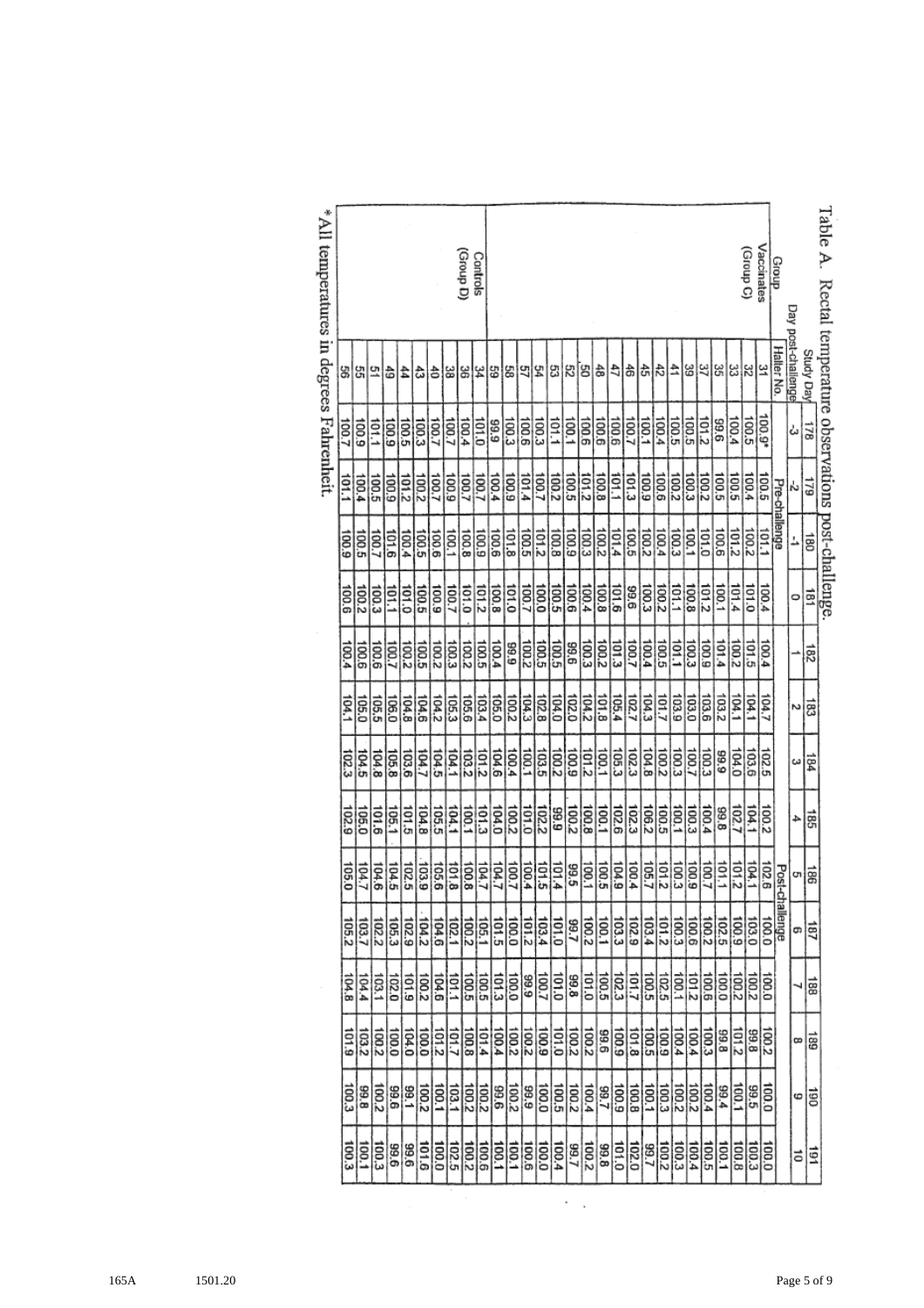|            | Study day          |        | 178            |         |   |   | 179            |   |   |   | 180            |   |   |   | 181            |           |   |   | 182            |   |   |   | 183                     |   |         |                | 184                     |   |                           |
|------------|--------------------|--------|----------------|---------|---|---|----------------|---|---|---|----------------|---|---|---|----------------|-----------|---|---|----------------|---|---|---|-------------------------|---|---------|----------------|-------------------------|---|---------------------------|
|            | Day post-challenge |        | -3             |         |   |   | -2             |   |   |   | $-1$           |   |   |   | ٥              |           |   |   | 1              |   |   |   | 2                       |   |         |                | з                       |   |                           |
| Group      | Halter<br>No.      | С<br>٠ | Ν              | R       | D | с | N              | R | D | с | N              | R | D | с | N              | R         | D | с | N              | R | D | с | N                       | R | D       | с              | N                       | R | Ð                         |
| Vaccinates | 31                 | a,     | 0              | o       | 0 | o | 2              | 0 | ٥ | ٥ | 2              | ٥ | ٥ | 0 | 2              | 0         | ٥ | ٥ | 2              | 0 | ٥ | ٥ | o                       | 0 | ٥       | 0              |                         | o | o                         |
| (Group C)  | 32                 | 0      | 0              | 0       | 0 | O | ٥              | 0 | o | 0 | ٥              | o | ٥ | Ō | 0              | 0         | 0 | ٥ | 2              | ٥ | ٥ | ٥ | o                       | o | ٥       | 2              | $\overline{2}$          | o | $\overline{\circ}$        |
|            | 33                 | o      | ٥              | ٥       | 0 | ٥ | 2              | ٥ | ٥ | ٥ | 2              | 0 | о | ٥ | 1              | ٥         | o | 0 | 1              | 0 | ٥ | ٥ | 2                       | ٥ | 0       | ٥              | 2                       | 0 | o                         |
|            | 35                 | о      | $\overline{2}$ | ٥       | ٥ | ٥ | 2              | 0 | ٥ | 0 |                | 0 | ٥ | ٥ | 2              | 0         | ٥ | 2 | з              | ٥ | ٥ | ٥ | з                       | ٥ | ٥       | 0              | 3 I                     | ٥ | $\overline{0}$            |
|            | 37                 | 0      | 0              | 0       | 0 | ٥ | 2              | 0 | ٥ | ٥ | 2              | 0 | 0 | 0 | $\overline{2}$ | o         | ٥ | ٥ | ٥              | 0 | o | 2 | 3                       | ٥ | 0       | ٥              | 3                       | o | $\overline{\mathfrak{o}}$ |
|            | 39                 | 0      | 0              | ٥       | Ō | ۵ | ٥              | o | ٥ | Ō | ٥              | 0 | 0 | 0 | 0              | ٥         | o | ٥ | 2              | 0 | 0 | 0 | $\overline{\mathbf{z}}$ | 0 | o       | 2              | з                       | 0 | ٥                         |
|            | 41                 | 0      |                | ٥       | o | ٥ | ٥              | o | o | 0 | 2              | ٥ | o | ٥ | 1              | ٥         | ٥ | ٥ | 2              | 0 | o | 1 | 2                       | ٥ | 1       | 0              | з                       | 0 | O                         |
|            | 42                 | ٥      | ٥              | ٥       | ٥ | ٥ | ٥              | ٥ | ٥ | 0 | 2              | o | ٥ | ٥ | 2              | ٥         | o | ٥ | 2              | ٥ | ٥ | 1 | 3                       | 0 | 0       | 0              | 2                       | ٥ | 0                         |
|            | 45                 | 0      | ٥              | o       | 0 | ٥ | 2              | o | 0 | 0 | $\overline{2}$ | 0 | o | ٥ | 2              | Ō         | ٥ | ٥ | 2              | 0 | n | ٥ | $\overline{c}$          | 0 | 0       | 2              | 2                       | ٥ | $\circ$                   |
|            | 46                 | ٥      | 2              | ٥       | 0 | ٥ | o              | 0 | 0 | o | ٥              | o | ٥ | 0 |                | ٥         | ٥ | ٥ | ٥              | o | o | ٥ | 0                       | 0 | 0       | $\overline{2}$ | 2                       | 0 | 0                         |
|            | 47                 | 0      | 2              | ٥       | 0 | ٥ | 2              | 0 | ٥ | o | 2              | o | o | 0 | 2              | ٥         | ٥ | 0 | 2              | 0 | ٥ | 0 | 1                       | 0 | ٥       | $\overline{2}$ | 2                       | 0 | ō                         |
|            | 48                 | o      | 2              | ٥       | 0 | ٥ | 1              | ٥ | 0 | 0 | o              | ٥ | o | 0 | 0              | ٥         | ٥ | ٥ | ٥              | ٥ | ٥ | 1 | 2                       | ٥ | 0       | 0              | 0                       | 0 | $\overline{\text{o}}$     |
|            | 50                 | o      | 1              | 0       | 0 | ٥ | 2              | 0 | 0 | ٥ | 2              | 0 | 0 | o | 1              | ٥         | 0 | 0 | ٥              | ٥ | ٥ | 1 | 1                       | o | 0       | ۰              | 3                       | о | o                         |
|            | 52                 | 0      | 0              | 0       | 0 | ٥ | ٥              | ٥ | ٥ | ٥ | 2              | ٥ | 0 | 0 |                | ٥         | ٥ | ٥ | ٥              | ٥ | ٥ |   | 2                       | ٥ | 0       | ٥              | $\overline{\mathbf{3}}$ | 0 | ö                         |
|            | 53                 | 0      | 0              | 0       | o | o | 0              | 0 | 0 | 0 | 2              | 0 | 0 | ٥ | 2              | ō         | ٥ | ٥ | 1              | ٥ | ٥ |   | 2                       | 0 | 0       | ٥              | 3                       | 0 | $\overline{\circ}$        |
|            | 54                 | o      | 2              | 0       | ٥ | ٥ | 2              | ٥ | 0 | 0 | 2              | o | 0 | ٥ | 2              | n         | o | 0 | 2              | ٥ | 0 | 2 | 2                       | 0 | 0       | 2              | 3                       | 0 | 0                         |
|            | 57                 | 0      | 2              | 0       | o | 0 | 2              | 0 | 0 | ٥ | 0              | ٥ | 0 | ٥ | $\overline{2}$ | ō         | o | ٥ | 2              | ٥ | ٥ | ٥ | з                       | 0 | o       | 2              | 2                       | ٥ | $\overline{\circ}$        |
|            | 58                 | 1      | 2              | ٥       | ٥ | ٥ | ٥              | o | o | o | 1              | ۰ | o | ٥ | ٥              | o         | 0 | ٥ | 2              | o | o |   | 2                       | ٥ | 1       | Ð              | $\overline{2}$          | o | 0                         |
|            | 59                 | 0      | o              | $\circ$ | ٥ | ٥ | ٥              | 0 | о | ٥ | 0              | ٥ | 0 | 0 | ٥              | $\circ$ 1 | ٥ | ٥ |                | ٥ | ٥ | 0 | ٠                       | 0 | o       | 2              | $\overline{2}$          | 0 | Ŧ                         |
| Controls   | 34                 | 0      | ٥              | ٥       | ٥ | ٥ | 2              | 0 | 0 | ٥ | 2              | 0 | o | ٥ | 2              | o         | 0 | o | ۹              | ٥ | ٥ | 0 | 3                       | 0 | 0       | 2              | з                       | ٥ | o                         |
| (Group D)  | 36                 | o      | 0              | 0       | 0 | 0 | $\overline{2}$ | ٥ | 0 | o | 2              | o | 0 | 0 | 2              | 0         | 0 | o | 2              | ٥ | o | 0 | з                       | 0 | ٥       | 0              | 3                       | 0 | $\overline{0}$            |
|            | 38                 | 0      | 2              | o       | ٥ | 0 | 2              | 0 | 0 | 0 | ٥              | o | 0 | ٥ | 2              | ٥         | 0 | ٥ | 1              | o | 0 | ٥ | $\overline{2}$          | 0 | $\circ$ | 2              | 3                       | ٥ | 0                         |
|            | 40                 | o      | 0              | 0       | ٥ | o | 1              | ٥ | 0 | 0 | 2              | 0 | ٥ | 0 | ٥              | ٥         | 0 | 0 | o              | ٥ | 0 | 0 | $\overline{\mathbf{z}}$ | 0 | ٥       | 2              | 1                       | 0 | o                         |
|            | 43                 | o      | Ō              | ъ       | o | o | 2              | o | o | 0 | 2              | o | ō | o | $\overline{z}$ | o         | o | o | $\Omega$       | 0 | 0 | 2 | 2                       | 0 | o       | o              | з                       | o | $\mathbb O$               |
|            | 44                 | 0      | 1              | ٥       | ٥ | ٥ | ٥              | o | 0 | 0 | 2              | ٥ | о | 0 | 2              | 0         | 0 | ٥ | 2              | ٥ | ٥ | ٥ | 1                       | ٥ | ٥       | 0              | 1                       | 0 | $\circ$                   |
|            | 49                 | ٥      | 2              | 0       | ٥ | ٥ | 2              | O | ٥ | ٥ | 2              | ٥ | o | ٥ | ٥              | o         | o | ٥ | $\overline{2}$ | ٥ | 0 | 1 | з                       | 0 | 0       | 2              | 3                       | 0 | $\overline{1}$            |
|            | 51                 | 0      | 0              | 0       | o | 0 | 0              | 0 | ٥ | ٥ | 2              | ٥ | o | 0 | 2              | ٥         | ٥ | ٥ | ٥              | ٥ | 0 | o | 2                       | 0 | ٥       | 2              | 3                       | 1 | o                         |
|            | 55                 | о      | 2              | o       | 0 | 0 | ٥              | ٥ | ٥ | ٥ | 2              | ٥ | 0 | 0 | 2              | 0         | ٥ | o | ٥              | o | ٥ | o | 1                       | ٥ |         | $\overline{2}$ | 3                       | 0 | 0                         |
|            | 56                 | ٥      | o              | ٥       | o | 0 | 0              | 0 | ٥ | ٥ | ٥              | ٥ | 0 | ٥ | 2              | 0         | ٥ | ٥ |                | ٥ | ō | ٥ | 2                       | 0 | ٥       | 2              | 2                       | 0 | O                         |

Table B. Clinical observations by clinical sign post-challenge.

\* C, coughing

N, nasal discharge

R, respiration

D, depression

Table 2. Clinical signs and scoring index.

| Clinical Sign   | Description                                | Score |
|-----------------|--------------------------------------------|-------|
| Coughing        | normal during observation period of 15 min |       |
|                 | coughing once during observation           |       |
|                 | coughing twice or more during observation  |       |
| Nasal discharge | normal                                     |       |
|                 | abnormal, serous                           |       |
|                 | abnormal, mucopurulent                     |       |
|                 | abnormal, profuse                          |       |
| Respiration     | normal                                     |       |
|                 | abnormal (dyspnea, tachypnea)              |       |
| Depression      | normal                                     |       |
|                 | depression present <sup>1</sup>            |       |

<sup>†</sup>Depression was assessed by subjective evaluation of individual animal behavior that included the following: failure to approach food rapidly, general lethargy, inappetence, and anorexia.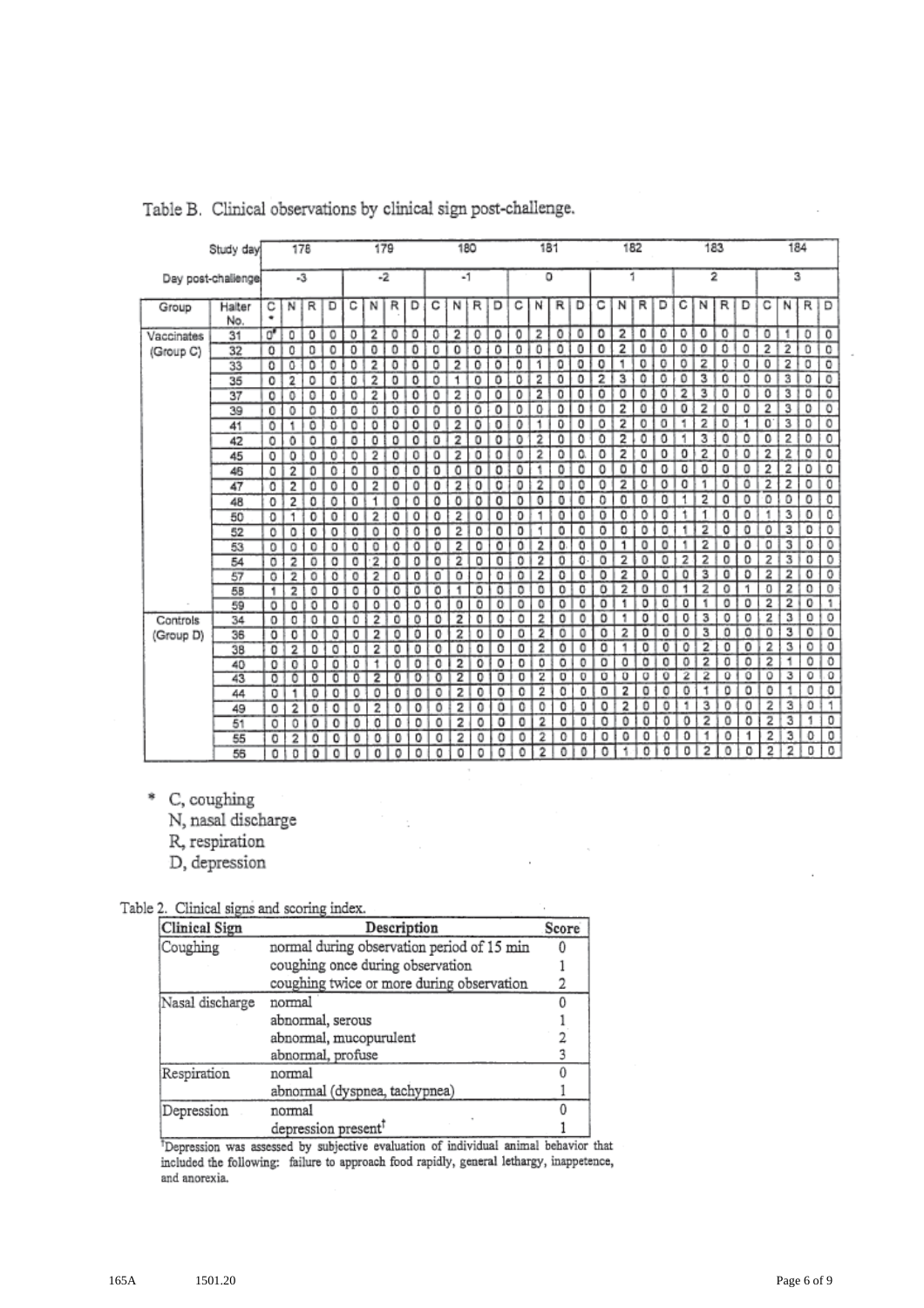|            | Study day          |                         | 185 |   |   |                | 186 |   |   |    | 187            |   |   |   | 188            |    |    |                         | 189 |   |   |   | 190 |   |   |                | 191            |         |                           |
|------------|--------------------|-------------------------|-----|---|---|----------------|-----|---|---|----|----------------|---|---|---|----------------|----|----|-------------------------|-----|---|---|---|-----|---|---|----------------|----------------|---------|---------------------------|
|            | Day post-challenge |                         | 4   |   |   |                | 5   |   |   |    | 6              |   |   |   | 7              |    |    |                         | 8   |   |   |   | ö,  |   |   |                | 10             |         |                           |
| Group      | Halter<br>No.      | с<br>٠                  | ΝI  | R | D | с              | Ν   | R | D | с  | N              | R | D | с | N              | R  | D  | с                       | N   | R | D | с | N   | R | D | с              | И              | R       | D                         |
| Vaccinates | 31                 | 0,                      | 3   | ٥ | a | 1              | 1   | 0 | 0 | 1  | 0              | ٥ | 0 | 1 | 2              | o  | o  | o                       | 1   | ٥ | ٥ | 1 | ٥   | o | ٥ | ٥              | 1              | o       | ٥                         |
| (Group C)  | 32                 | $\overline{2}$          | 3   | ٥ | ٥ | 2              | 2   | ٥ | 0 | ٥  | 3              | 1 | ٥ | ٥ | 2              | 0  | ٥  | o                       | 2   | 0 | 0 | 0 | 2   | 0 | 0 | $\circ$        | 1              | 0       | 0                         |
|            | 33                 | $\mathbf{1}$            | 3   | 0 | 0 | 0              | 3   | ٥ | ٥ | 2  | 3              | ٥ | o | ٥ | 3              | 0  | ٥  | о                       | 3   | ٥ | ٥ | 2 | 3   | ٥ | ٥ | ٥              | 2              | ٥       | ō                         |
|            | 35                 | 1                       | 3   | ٥ | o | 1              | 3   | o | o | 1  | 3              | o | ٥ | ٥ | 3              | 0  | ٥  | 2                       | 3   | ٥ | ٥ | ٥ | з   | o | 0 | O              | 3              | o       | $\overline{\mathfrak{o}}$ |
|            | 37                 | 0                       | 3   | o | 0 | ٥              | 2   | 0 | ٥ | 1  | 2              | o | o | ٥ | 2              | ٥  | ٥  | ٥                       | 2   | 0 | ٥ | 0 | 3   | ٥ | 0 | 0              | 2              | 0       | 0                         |
|            | 39                 | 1                       | 3   | ٥ | 0 | ٥              | 3   | ٥ | 0 | 0  | 3              | 0 | o | 1 | 3              | 0  | ٥  | 2                       | 3   | ٥ | 0 | 0 | 3   | 0 | 0 | 0              | з              | 0       | $\overline{0}$            |
|            | 41                 | ٥                       | 3   | ٥ | 0 | ٥              | 2   | ٥ | ٥ | ٥  | 2              | ٥ | ٥ | 0 | 3              | 0  | 0  | ٥                       | 3   | 0 | ٥ |   | 2   | 0 | ٥ | 0              | 2              | 0       | 0                         |
|            | 42                 | o                       | 2   | 0 | O | ۰              | 3   | ٥ | ٥ | 2  | 3              | 0 | ٥ | 1 | 3              | ٥  | 0  | $\overline{\mathbf{z}}$ | 3   | ٥ | 0 | ٥ | 3   | ٥ | 0 | о              | з.             | 0       | o                         |
|            | 45                 | 2                       | 2   | ۹ | 0 | 2              | 3   | 1 | ٥ | 0  | 3              | 1 | ٥ | o | 3              | o  | 0. | 1                       | з   | 1 | o | ٥ | з   | o | o | o              | 2              | $\circ$ | 0                         |
|            | 46                 | 0                       | 3   | o | ٥ |                | 3   | ٥ | 0 | 2  | 3              | 0 | о | 2 | 3              | ٥  | o  | 2                       | 3   | 0 | o | 2 | з   | 0 | 0 | $\overline{2}$ | 3              | o       | 0                         |
|            | 47                 | ٥                       | 3   | O | 0 | 2              | 2   | ۹ | ٥ | 2  | 3              | 1 | ٥ | 2 | 3              | ٥  | ٥  | 0                       | 3   | ٥ | o | 2 | з   | o | 0 | $\overline{2}$ | 3              | o       | 0                         |
|            | 48                 | 1                       | 2   | ٥ | 0 |                | 2   | ٥ | o | 0  | ٥              | ٥ | o | 0 | $\overline{2}$ | 0  | 0  | 0                       | 2   | ٥ | ō | 1 | 2   | 0 | 0 | 0              | O              | o       | $\overline{0}$            |
|            | 50                 | ٥                       | з   | 0 | 0 | ٥              | 3   | 0 | ٥ | ٥  | 3              | 0 | ٥ | o | 3              | ٥  | 0  | 0                       | 2   | ٥ | ٥ | 0 | 3   | ٥ | ٥ | o              | з              | ٥       | o                         |
|            | 52                 | o                       | 31  | 0 | 0 | 0              | 0   | ٥ | 0 | ٥  | 3              | 0 | ٥ | ٥ | 3              | ٥  | O  | ٥                       | 2   | 0 | ٥ |   | 3   | ٥ | 0 | 0              | 2              | 0       | 0                         |
|            | 53                 | 0                       | 0   | ٥ | o | 0              | 0   | 0 | 0 | ٥  | 2              | o | o | 0 | 3              | O. | 0  | ۹                       | з   | O | ٥ | 0 | 3   | 0 | 0 | 0              | 3              | 0       | ö                         |
|            | 54                 | 2                       | 3   | ٥ | o | $\overline{2}$ | 3   | 0 | 0 | 2  | 3:             | 0 | 0 | 1 | 3              | ٥  | Ď  | 1                       | 3   | 0 | ٥ | ٥ | 3   | ٥ | ٥ | 0              | 3              | ٥       | $\overline{\mathbf{Q}}$   |
|            | 57                 | 1                       | 2   | 0 | 0 | ٥              | 2   | ٥ | ٥ | 0  | 2              | 0 | 0 | 0 | з              | o  | o  | 0                       | 3   | O | o | 1 | 3   | o | 0 | 0              | 3              | o       | 0                         |
|            | 58                 | 0                       | 2   | ٥ | 0 | ٥              | 2   | ٥ | 0 | ō  | 2              | ٥ | o | ٥ | 2              | o  | 0  | 0                       | 0   | O | ٥ | ٥ | 2   | 0 | 0 | ٥              | 0              | ٥       | 0                         |
|            | 59                 | 2                       | 3   | 1 |   | 2              | 3   | 1 | 1 | 2  | 2              | 1 | 1 | 2 | 3              | ٥  | ٥  | 2                       | 3   | ٥ | 0 | ٥ | 3   | 0 | 0 | o              | 3              | 0       | 0                         |
| Controls   | 34                 | 1                       | 3   | ٥ | Ō | Ō              | 3   | ٥ | 0 |    | 3              | 0 | ٥ | 2 | 3              | 0  | 0  | 2                       | 3   | 0 | ٥ | 1 | 3   | ٥ | 0 | 1              | 3              | ٥       | $\mathfrak o$             |
| (Group D)  | 36                 | 2                       | 3   | ٥ | ō | $\overline{2}$ | 3   | ٥ | ٥ | 2  | 3              | ٥ | ٥ | 2 | з              | ٥  | ٥  | 2                       | 3   | ٥ | ٥ | ٥ | 3   | ٥ | 0 | 0              | 3              | ٥       | 0                         |
|            | 38                 | $\overline{\mathbf{z}}$ | 3   | ٥ | ٥ | 2              | 3   | ٥ | ٥ | o  | з              | 0 | 0 | ۵ | 3              | ٥  | o  | ٥                       | 3   | ٥ | ٥ | 2 | 3   | ٥ | o | 1              | 3              | 0       | $\overline{0}$            |
|            | 40                 | o                       | 3   | o | ٥ | o              | 3   | ۵ | 0 | 2  | $\overline{2}$ | 0 | O | ٥ | з              | 1  | 1  | 2                       | 3   | Ö | ٥ | 0 | 3   | 0 | 0 | 0              | 3              | 0       | 0                         |
|            | 43                 | $\overline{a}$          | 3   | 1 | 1 | 2              | з   | ٥ | o | 1. | 3              |   | 1 |   | 3              |    |    | Ō                       | 3   | o | o | o | 3   | o | o | 1              | $\overline{3}$ | o       | ō                         |
|            | 44                 | $\overline{2}$          | з   | o | ٥ | o              | 3   | 1 | ٥ | 1  | 3              | ۰ | ٥ | 2 | 3              | ٥  | o  | 2                       | 3   | ٥ | Ō | ۰ | з   | 0 | 0 | 1              | 3              | 0       | 0                         |
|            | 49                 | $\overline{2}$          | 3   | o | 1 | 2              | 3   | ٥ | ٠ | ٩  | 3              | o | 1 | 0 | 3              | 0  | ٥  | 1                       | 3   | ō | o | 1 | 3   | ٥ | 0 | o              | 3              | o       | 0                         |
|            | 51                 | 0                       | з   | 0 | 0 | 1              | 3   | o | 0 | 1  | з              | o | o | 0 | з              | 0  | 0  | ٥                       | 3   | ٥ | ٥ | 0 | 3   | o | 0 | 0              | 3              | o       | $\circ$                   |
|            | 55                 | 0                       | 2   | o | 0 | 2              | 3   | 1 | 1 | 2  | 3              | 1 | 1 | ٥ | 3              | ۹  | ٠  | 2                       | 3   |   | 0 | ۰ | 3   | 1 | ٥ | ٥              | 3              | O       | 0                         |
|            | 56                 | 1                       | 2   | 0 | o | 2              | 3   | o | ٥ | 2  | з              | 0 | 1 | 2 | 3              | 1  | 1  | 2                       | з   |   | ٥ | 2 | 3   | 0 | o | ٥              | 3              | 0       | $\Omega$                  |

Table B (continued). Clinical observations by clinical sign post-challenge.

\* C, coughing

N, nasal discharge

R, respiration

D, depression

## Table 2. Clinical signs and scoring index.

| Clinical Sign   | Description                                | Score |
|-----------------|--------------------------------------------|-------|
| Coughing        | normal during observation period of 15 min |       |
|                 | coughing once during observation           |       |
|                 | coughing twice or more during observation  |       |
| Nasal discharge | normal                                     |       |
|                 | abnormal, serous                           |       |
|                 | abnormal, mucopurulent                     |       |
|                 | abnormal, profuse                          |       |
| Respiration     | normal                                     |       |
|                 | abnormal (dyspnea, tachypnea)              |       |
| Depression      | normal                                     |       |
|                 | depression present <sup>?</sup>            |       |

<sup>†</sup>Depression was assessed by subjective evaluation of individual animal behavior that included the following: failure to approach food rapidly, general lethargy, inappetence, and anorexia.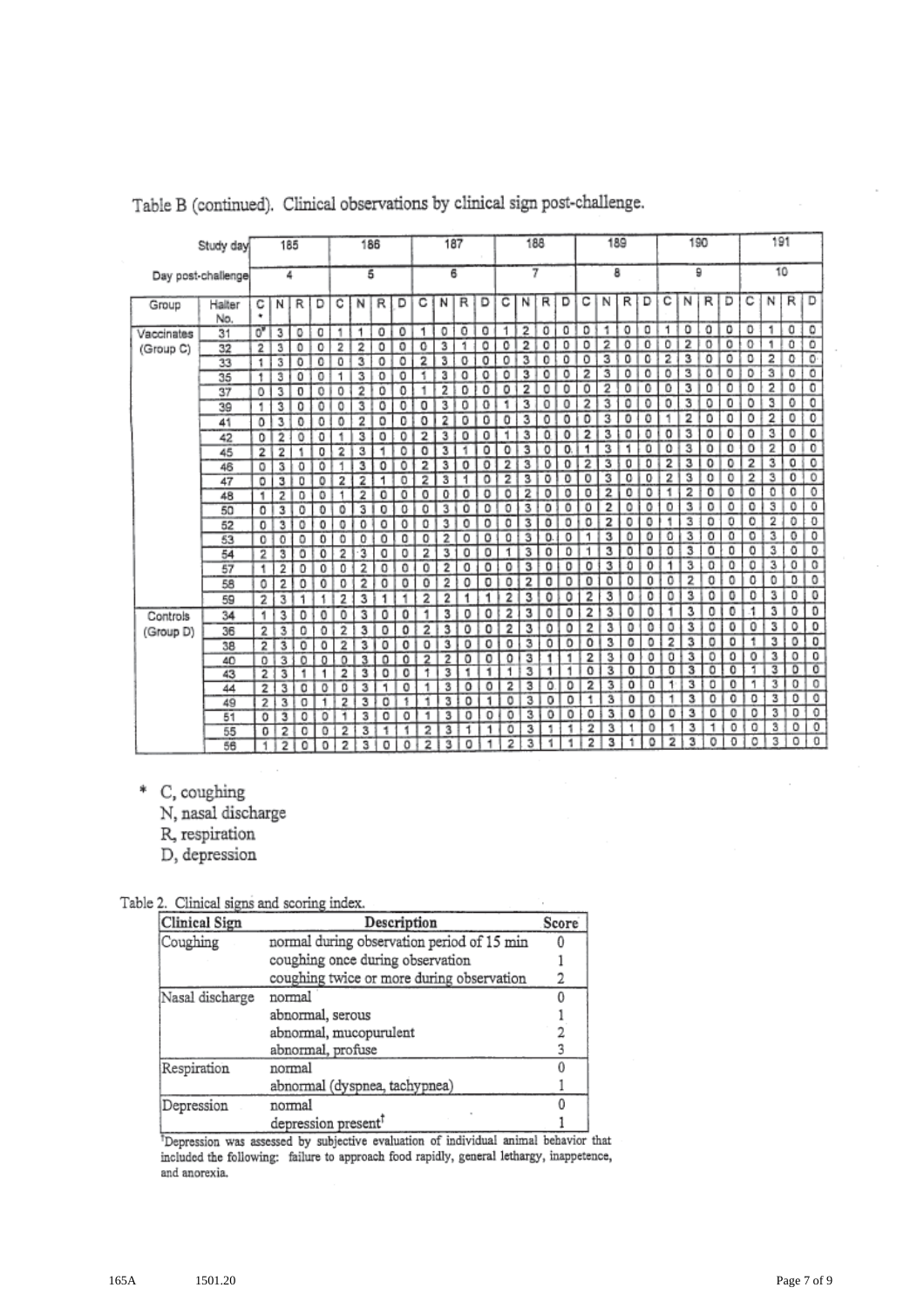|                                             | Study day       | 179     | 182             | 183                             | 184                     | 185                                             | 186             | 187            | 188             | 189 |                                   |
|---------------------------------------------|-----------------|---------|-----------------|---------------------------------|-------------------------|-------------------------------------------------|-----------------|----------------|-----------------|-----|-----------------------------------|
| Days post-challenge                         |                 | -1      | 1               | 2                               | 3                       | 4                                               | 5               | 6              | 7               | 8   |                                   |
| Group                                       | Halter<br>No.   |         |                 |                                 |                         | Detection of virus*                             |                 |                |                 |     | No. days<br>positive per<br>horse |
| Vaccinates                                  | 31              | $neg**$ | 1.0E+02 1.0E+02 |                                 | neg                     | $1.8E + 02$                                     | neg             | neg            | neg             | neg | 3                                 |
|                                             | 32              | neg     | neg             | 5.6E+02 1.8E+02                 |                         | 3.9E+03 1.8E+02                                 |                 | neg            | neg             | neg | 4                                 |
|                                             | 33              | neg     | 2.5E+05 3.2E+05 |                                 | 3.9E+04 2.3E+03         |                                                 | neg             | neg            | 5.6E+02         | neg | 5                                 |
|                                             | 35              | neg     | 1.0E+05 2.5E+04 |                                 |                         | 1.8E+03 1.0E+05                                 | neg             | neg            | neg             | neg | 4                                 |
|                                             | 37              | neg     | 1.8E+02         | $3.2E + 04$                     | 3.9E+02 3.2E+03         |                                                 | neg             | neg            | neg             | neg | 4                                 |
|                                             | 39              | neg     |                 |                                 |                         | I.0E+03 3.2E+05 2.9E+03 3.2E+04 3.2E+03         |                 | neg            | neg             | neg | 5                                 |
|                                             | 41              | neg     |                 | 5.6E+02 3.2E+04 5.6E+03 1.8E+03 |                         |                                                 | neg             | neg            | neg             | neg | 4                                 |
|                                             | 42              | neg     | 4.0E+03         | $4.4E + 04$                     | neg                     | $2.5E + 04$                                     | neg             | neg            | neg             | neg | 3                                 |
|                                             | 45              | neg     | neg             | 3.2E+04                         | 6.3E+03 3.2E+03         |                                                 | 1.0E+04         | 1.0E+03        | neg             | neg | 5                                 |
|                                             | 46              | neg     | neg             | $1.0E + 0.5$                    | $3.2E + 05$             | $1.8E + 05$                                     | 4.0E+02         | neg            | neg             | neg | 4                                 |
|                                             | 47              | neg     | 3.2E+03         | 3.2E+05 2.5E+03                 |                         | 2.5E+05 5.0E+02                                 |                 | neg            | neg             | neg | 5                                 |
|                                             | 48              | neg     | neg             | $3.2E + 03$                     | $2.0E + 03$             | 1.0E+04                                         | neg             | neg            | neg             | neg | 3                                 |
|                                             | 50              | neg     | 3.2E+03         | 3.9E+04                         | $6.3E + 03$             | $5.0E + 03$                                     | $5.6E + 03$     | neg            | neg             | neg | $\overline{5}$                    |
|                                             | 52              | neg     | neg             |                                 |                         | 1.0E+05   1.0E+02   3.2E+03   2.5E+02           |                 | neg            | neg             | neg | 4                                 |
|                                             | 53              | neg     | neg             | 5.6E+04                         | 1.0E+04 3.2E+03         |                                                 | neg             | neg            | neg             | neg | $\overline{3}$                    |
|                                             | 54              | neg     | $5.0E + 03$     | $4.0E+04$ 3.9E+03               |                         | $5.6E + 04$                                     | 7.4E+03 2.5E+02 |                | neg             | neg | $\overline{6}$                    |
|                                             | 57              | neg     | neg             |                                 | 1.8E+04 2.0E+02 1.0E+03 |                                                 | neg             | neg            | neg             | neg |                                   |
|                                             | 58              | neg     |                 | 2.5E+02 1.8E+02                 | neg                     | 3.2E+02                                         | neg             | neg            | neg             | neg | 3                                 |
|                                             | 59              | neg     |                 | 2.5E+02 2.5E+05 3.9E+03         |                         | 3.2E+03 3.2E+02                                 |                 | neg            | neg             | neg | $\overline{s}$                    |
| No. horses positive                         | per day (of 19) | 0       | 12              | 19                              | 16                      | 19                                              | 9               | $\overline{2}$ | 1               | 0   |                                   |
| Controls                                    | 34              | neg     |                 |                                 |                         | 3.2E+05 3.2E+05 5.6E+03 3.2E+05 5.6E+03 5.6E+03 |                 |                | neg             | neg | $\overline{6}$                    |
|                                             | 36              | neg     |                 | 5.6E+03 1.8E+05 1.4E+02         |                         | 3.9E+04 3.2E+03                                 |                 | neg            | neg             | neg | 3                                 |
|                                             | 38              | neg     |                 |                                 |                         | 1.0E+05 5.6E+04 1.8E+05 1.0E+04                 | neg             | $NT^{\bullet}$ | neg             | neg | 4                                 |
|                                             | 40              | neg     |                 |                                 |                         | 1.8E+02 3.2E+05 3.9E+04 2.5E+04 2.5E+03         |                 | neg            | $1.8E + 02$     | neg | 6                                 |
|                                             | 43.             | neg     |                 |                                 |                         | 4.0E+03 3.2E+04 3.9E+03 1.0E+04 1.8E+03         |                 | 1.0E+03        | neg             | neg | 6                                 |
|                                             | 44              | neg     | neg             |                                 |                         | 1.0E+05 3.2E+05 3.9E+03                         | NT              | $2.5E + 03$    | neg             | neg | 4                                 |
|                                             | 49              | neg     |                 |                                 |                         | 1.0E+03 3.2E+05 2.5E+03 3.9E+03 3.2E+03         |                 | $1.8E + 02$    | neg             | neg | 6                                 |
|                                             | 51              | neg     |                 | 2.0E+03 2.5E+05 2.3E+03         |                         | 3.9E+03 5.6E+03                                 |                 | $1.0E + 03$    | neg             | neg | $\overline{6}$                    |
|                                             | 55              | neg     |                 |                                 |                         | 1.8E+02 5.6E+04 2.5E+03 1.0E+04 1.4E+03         |                 |                | 2.3E+02 2.5E+02 | neg | $\overline{7}$                    |
|                                             | 56              | neg     |                 |                                 |                         | 3.2E+02 3.2E+05 3.9E+04 5.6E+03 2.5E+03 2.3E+02 |                 |                | neg             | neg | 3                                 |
| No. horses positive<br>per day (of 10 or 9) |                 | 0       | 9               | 10                              | 10                      | 10                                              | 8               | 7              | 2               | 0   |                                   |

Table C. Virus shedding post-challenge detected by cell culture.

\*Values are in TCID<sub>50</sub> units per ml of sample (1.0E+02 corresponds to  $1.0 \times 10^2$ ).<br>\*\*Negative: less than 1.0E+01 (assay detection limit).<br>\*Not tested.